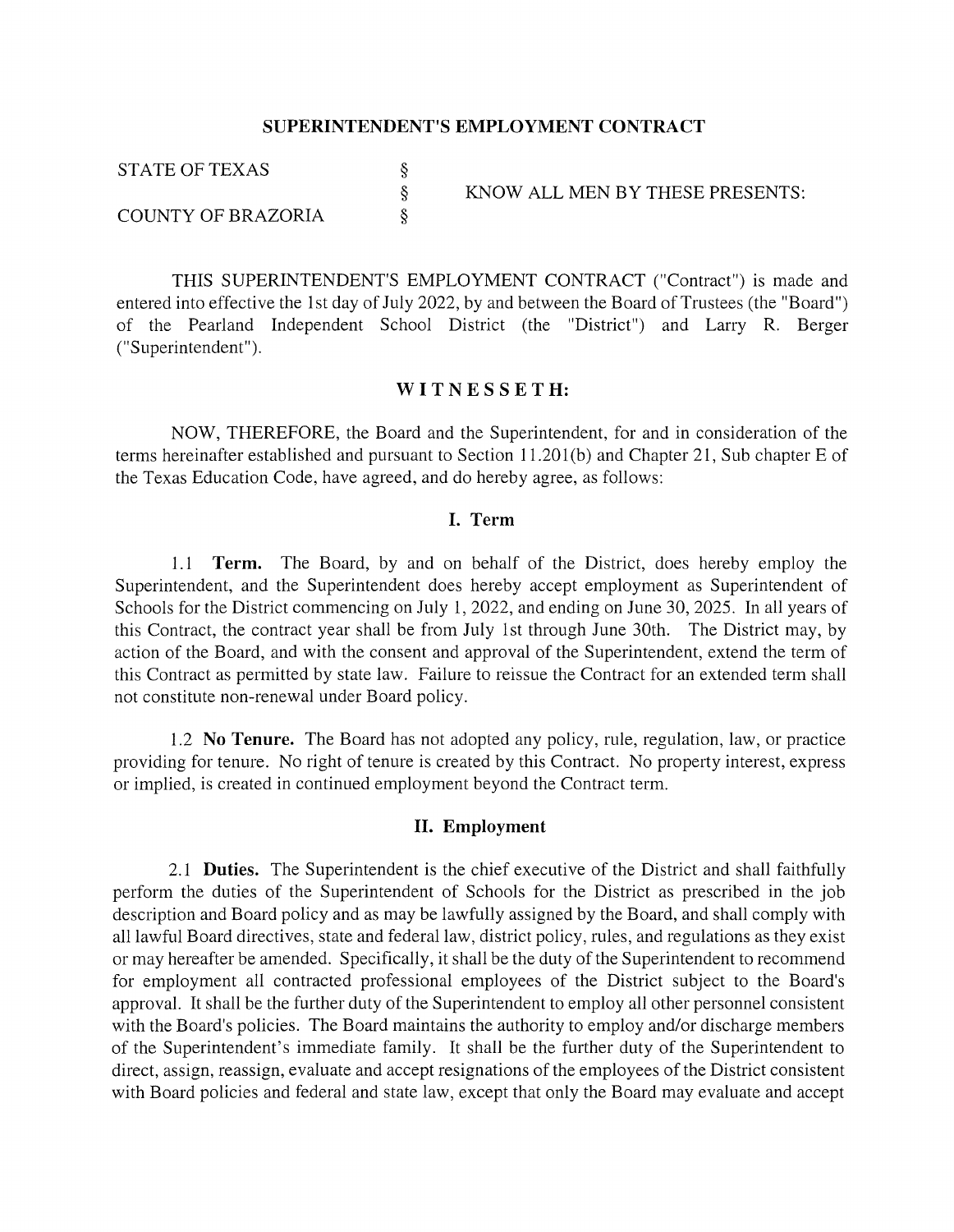the resignation of the Superintendent. It shall be the further duty of the Superintendent to organize, reorganize, and arrange the staff of the District, and to develop and establish administrative regulations, rules, and procedures which the Superintendent deems necessary for the efficient and effective operation of the District consistent with the Board's lawful directives, the Board's policies, and state and federal law. The Superintendent shall perform the duties of the Superintendent of Schools for the District with reasonable care, diligence, skill and expertise. All duties assigned to the Superintendent by the Board shall be appropriate to and consistent with the professional role and responsibility of the Superintendent.

2.2 **Professional Certification.** The Superintendent shall at all times during the term of this Contract, and any renewal or extension thereof, hold and maintain a valid certificate required of a superintendent by the State of Texas and issued by the State Board for Educator Certification or the Texas Education Agency and all other certificates required by law.

2.3 **Reassignment.** The Superintendent cannot be reassigned from the position of Superintendent to another position without the Superintendent's express written consent.

2.4 **Board Meetings.** Unless otherwise prohibited by law, the Superintendent shall attend, and shall be permitted to attend, all meetings of the Board, both public and closed, with the exception of those closed meetings devoted to the consideration of any action or lack of action on the Contract or the Superintendent's salary and benefits as set forth in this Contract, or the Superintendent's evaluation or to discuss the duties and responsibilities of the Superintendent, or for purposes of resolving conflicts between individual Board members, or when the Board is acting in its capacity as a tribunal. There may also be times when the Board and the Superintendent agree that it is appropriate for the Superintendent not to attend a Board meeting or a portion of a Board meeting. In that case, the Superintendent will be excused from attending the meeting or portion of the meeting. In the event of illness or Board President approved absence, the Superintendent's designee may attend such meetings.

2.5 **Criticisms, Complaints, and Suggestions.** The Board, individually and collectively, shall refer all substantive criticisms, complaints, and suggestions called to the Board's attention to the Superintendent for study and appropriate action, and the Superintendent shall investigate such matters and inform the Board of the results of such action.

2.6 **Legal Defense/Indemnification.** The District agrees that, to the extent permitted by state law, it shall defend, hold harmless, and indemnify the Superintendent from any and all demands, claims, suits, actions and legal proceedings brought against the Superintendent in his individual capacity or in his official capacity as agent and employee of the District if the incident in question arose while the Superintendent was acting within the course and scope of his employment and in conformity with the policies of the District. This defense and indemnity excludes criminal or other illegal acts and any other act, action or omission of the Superintendent which is determined to have been done, taken, or committed with malice or with intent to cause the injury or damage suffered by the claimant. This provision does not apply if the Superintendent is found to have materially breached his contract, to have acted with gross negligence or with intent to have violated a person's clearly established legal rights, to have acted outside the course and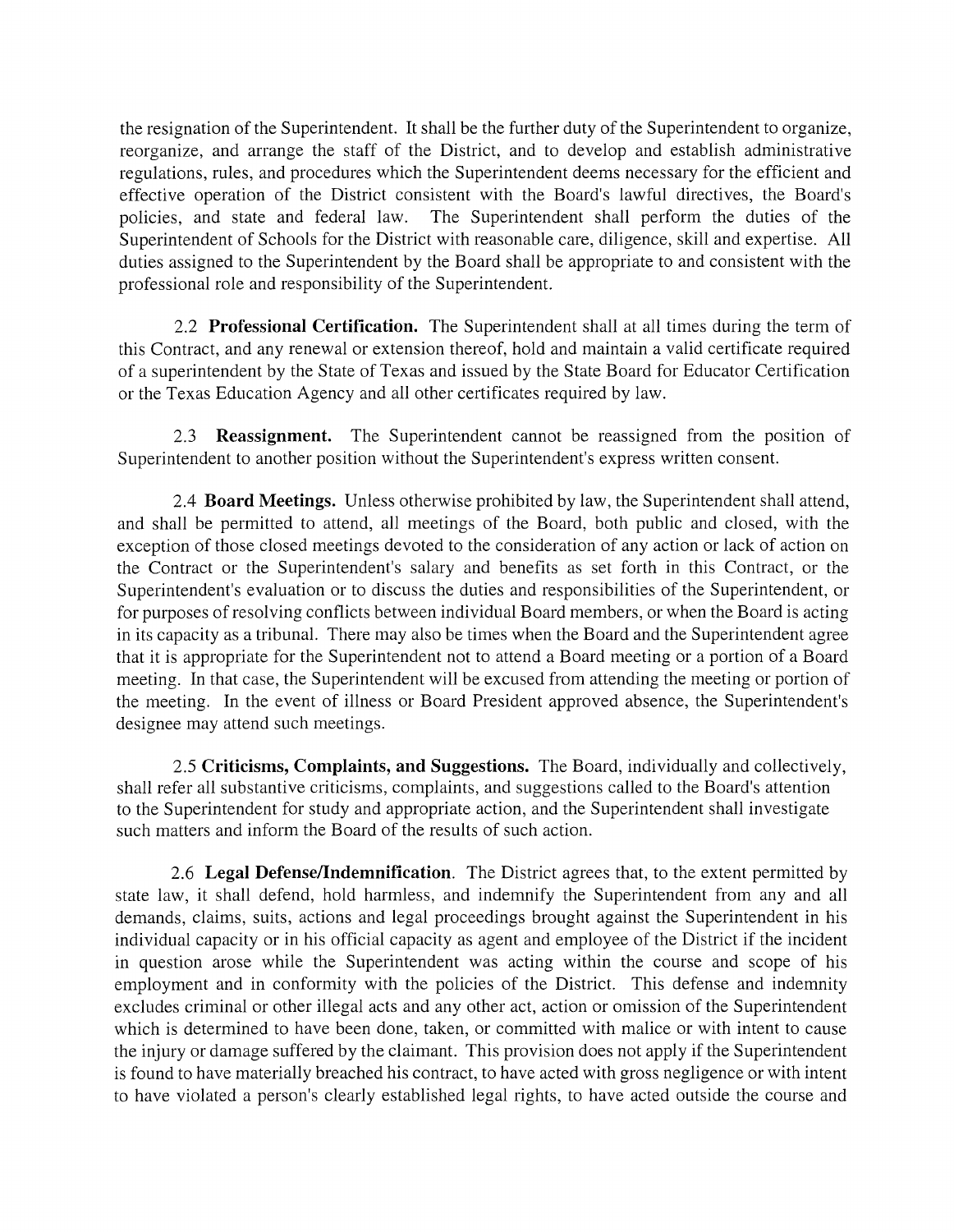scope of his employment, to have engaged in criminal conduct, or to have engaged in official misconduct. This provision also does not apply to criminal investigations or proceedings. At its sole discretion, the District may fulfill the obligation under this paragraph by purchasing insurance coverage for the benefit of the Superintendent or by including the Superintendent as a covered party under any contract providing errors and omissions insurance coverage purchased for the protection of the Board and the professional employees of the District. The Board may retain attorneys to represent the Superintendent in any proceeding for which he could seek indemnification under this paragraph, to the extent that damages are recoverable or a defense is provided under any such contract of insurance. In no event shall any individual Board member, present or future, be personally liable for defending or indemnifying the Superintendent against any such demands, claims, suits, actions and legal proceedings. The Board shall not be required to pay any costs of any legal proceedings in the event the Board and the Superintendent are adverse to each other in any such proceedings. The Superintendent shall reasonably cooperate with the District in the defense of any and all demands, claims, suits, actions and legal proceedings brought against the District. The Superintendent's obligation under this paragraph and the obligation of the District under this paragraph shall continue after the termination of this Contract .

# **III. Compensation**

3.1 **Salary.** The District shall provide the Superintendent with an annual salary in the sum of Two Hundred and Sixty Thousand Dollars (\$260,000). This annual salary rate shall be paid to the Superintendent in equal installments consistent with the Board's policies.

3.2 **Salary Adjustments.** At any time during the term of this Contract, the Board may, in its discretion, review and adjust the salary of the Superintendent, but in no event shall the Superintendent be paid less than the salary set forth in Section 3.1 of this Contract except by mutual agreement of the two parties. Such adjustments shall be made pursuant to a lawful Board action. In such event, the parties agree to provide their best efforts and reasonable cooperation to execute a new contract or contract amendment or addendum incorporating the adjusted salary.

3.3 **Vacation, Holiday and Personal Leave.** The Superintendent may take, at the Superintendent's choice, with prior notice to the Board President, two weeks ( 10 days) of vacation per year. The vacation days taken by the Superintendent will be taken at such time or times as will least interfere with the performance of the Superintendent's duties as set forth in this Contract. The Superintendent shall observe the same legal holidays as provided by Board policies for administrative employees on twelve-month contracts. The Superintendent is hereby granted the same personal leave benefits as authorized by Board policies for administrative employees on twelve-month contracts. The Superintendent may accrue and carry over unused vacation days and personal leave days from year to year and carried over into subsequent years of this Contract in accordance with Board policy or with the approval of the Board.

3.4 **Insurance.** The Superintendent shall have access to health insurance pursuant to the group health care plan provided by the District for its administrative employees. 3.5 **Professional Growth.** The Superintendent shall devote the Superintendent's time, attention, and energy to the direction, administration, and supervision of the District. The Board, however, encourages the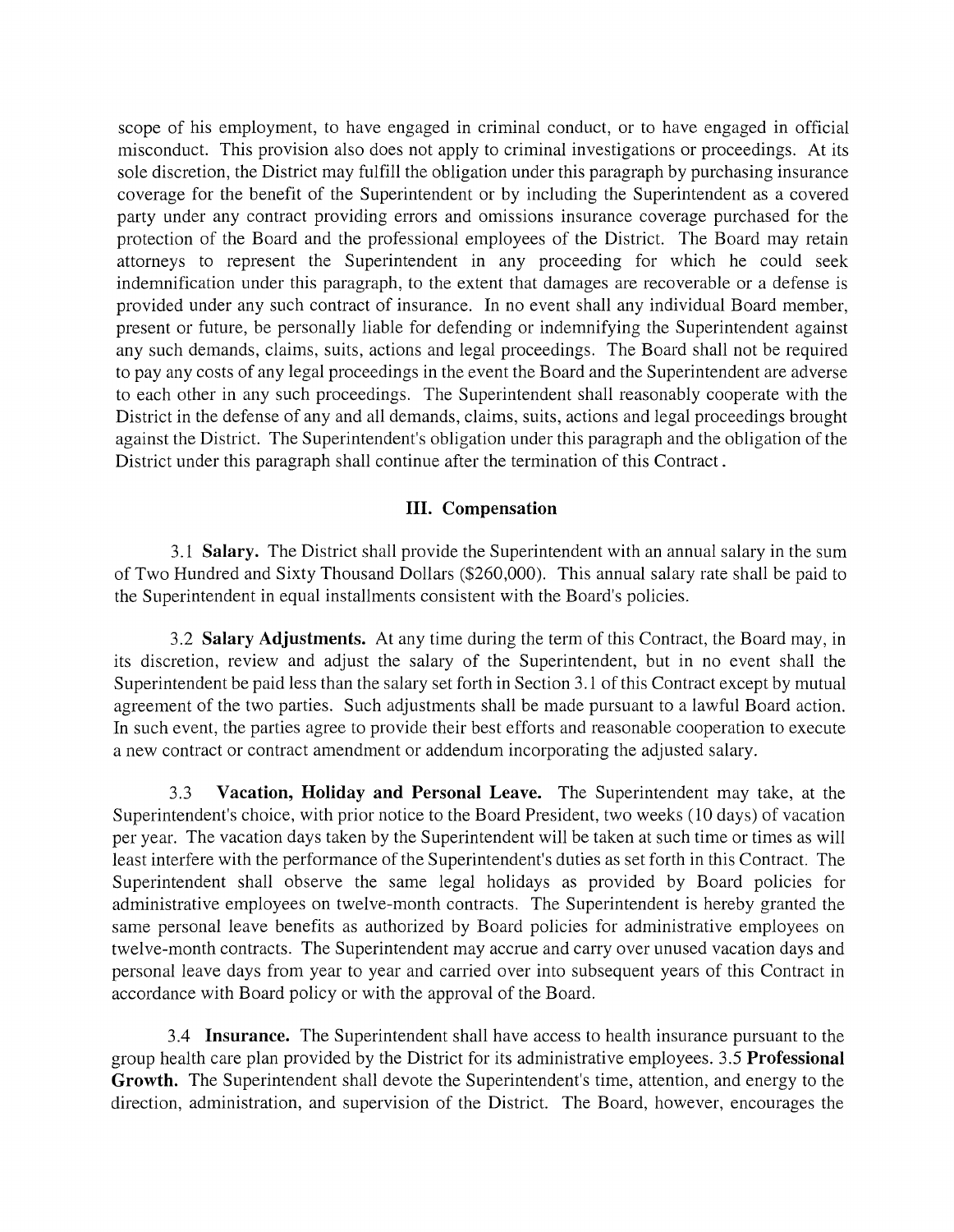continued professional growth of the Superintendent through the Superintendent's active attendance at and participation in appropriate and reasonable in number professional meetings at the local, regional, state and national levels. The Board shall encourage the use of data and information sources, and shall encourage the participation of the Superintendent in pertinent education seminars and courses offered by public or private institutions or by educational associations, as well as the participation in informational meetings with those individuals whose particular skills, expertise, or backgrounds would serve to improve the capacity of the Superintendent to perform the Superintendent's professional responsibilities for the District.

3.6 **Civic Activities.** The Superintendent is encouraged to participate in community and civic affairs. The expense of such activities, subject to Board approval, shall be borne by the District.

3.7 **Expenses.** The District shall pay or reimburse the Superintendent for reasonable expenses incurred by the Superintendent in the continuing performance of the Superintendent's duties under this Contract. The District agrees to pay the actual and incidental costs incurred by the Superintendent for travel for school district business. Such actual or incidental costs may include, but are not limited to, gasoline, hotels and accommodations, meals, rental car, and other expenses incurred in the performance of the business of the District. The Superintendent shall comply with all procedures and documentation requirements in accordance with Board policies.

3.8 **Organizational Membership Dues:** The District will annually pay dues/membership in selected key professional organizations that will benefit the Superintendent and the school district. The District shall pay the Superintendent's membership dues to the American Association of School Administrators, the Texas Association of School Administrators, and the Texas Association of School Business Officials, as well as other memberships, specifically approved by the Board from time to time, as necessary to maintain and improve the Superintendent's professional skills or to represent the school district's interests.

3.9. **Laptop:** The District will provide the Superintendent with the use of a District laptop computer.

# **IV. Annual Performance Goals**

4.1 **Development of Goals.** On or before September 1<sup>st</sup>, unless otherwise mutually agreed, of every year during the term of this Contract, the Superintendent and the Board shall develop the goals for the District. The goals approved by the Board shall be reduced to writing and shall be among the criteria on which the Superintendent's performance will be reviewed and evaluated.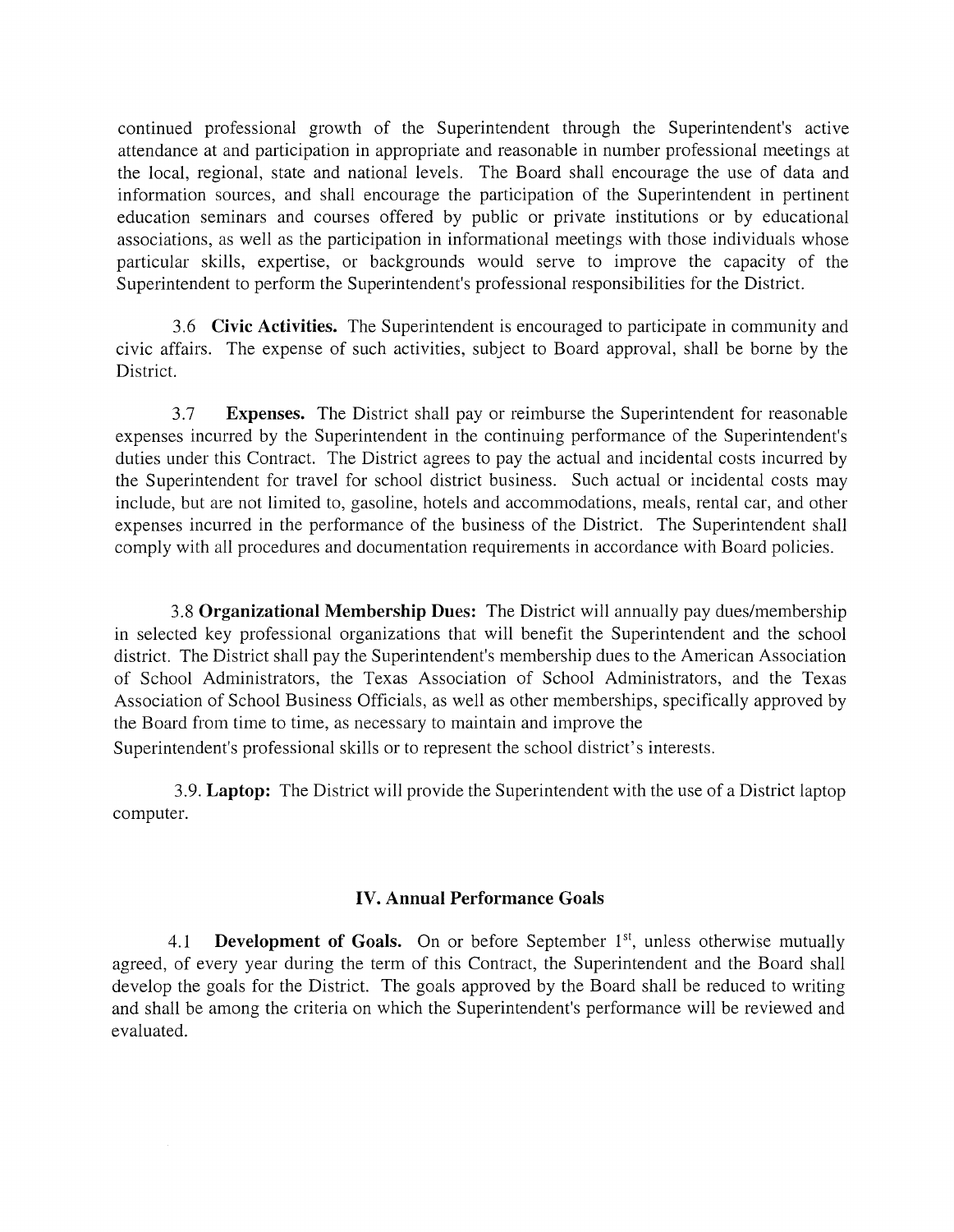## **V. Review of Performance**

5.1 **Time and Basis of Evaluation.** At a minimum the Board shall evaluate and assess in writing the performance of the Superintendent annually each January, unless otherwise mutually agreed, in every year covered by this Contract. The evaluation and assessment shall be related to the duties of the Superintendent as outlined in the Superintendent's job description and to the adopted annual goals outlined in Subsection 4.1. The evaluation format and procedure shall be in accordance with the Board's policies and state and federal law. Unless the Superintendent specifically requests otherwise in accordance with applicable law, all meetings, conferences, and discussions by the Board concerning the Superintendent's performance shall be held in closed, session and shall be considered confidential to the extent permitted by law. In the event the Board deems that the evaluation instrument, format and/or procedure is to be modified by the Board and such modifications would require new or different performance expectations, the Superintendent shall be provided a reasonable period of time to demonstrate such expected performance before being evaluated. Nothing herein shall prohibit the Board or the Superintendent from sharing the content of the Superintendent's evaluation with their respective legal counsel.

# **VI. Extension or Nonrenewal of Employment Contract**

6.1 **Extension/Nonrenewal.** Extension or nonrenewal shall be in accordance with Board policy, Texas Education Code Chapter 21, Subchapter E, and applicable law. Contract extension may be, but is not required to be considered during the month of January or at another time at the Board's discretion, of each respective contract year. A mid-contract year informal review of the Superintendent's performance may be held by the Board to make any contract extension decision.

# **VII. Termination of Employment Contract**

7.1 **Mutual Agreement.** This Contract may be terminated by the mutual agreement of the Superintendent and the Board in writing, upon such terms and conditions as may be mutually agreed upon.

7.2 **Retirement or Death.** This Contract shall be terminated upon the retirement or death of the Superintendent.

7.3 **Dismissal for Good Cause.** The Board may dismiss the Superintendent during the term of the Contract for good cause in accordance with state law and Board policy.

7.4 **Termination Procedure.** In the event the Board proposes the termination of this Contract for "good cause," the Superintendent shall be afforded all the rights as set forth in the Board's policies, and state and federal law.

7 .5 **Resignation of Superintendent.** The Superintendent may leave the employment of the District at the end of a school year without penalty by providing the written notice to the Board as provided by state law. The Superintendent may resign, with the consent of the Board, at any other time.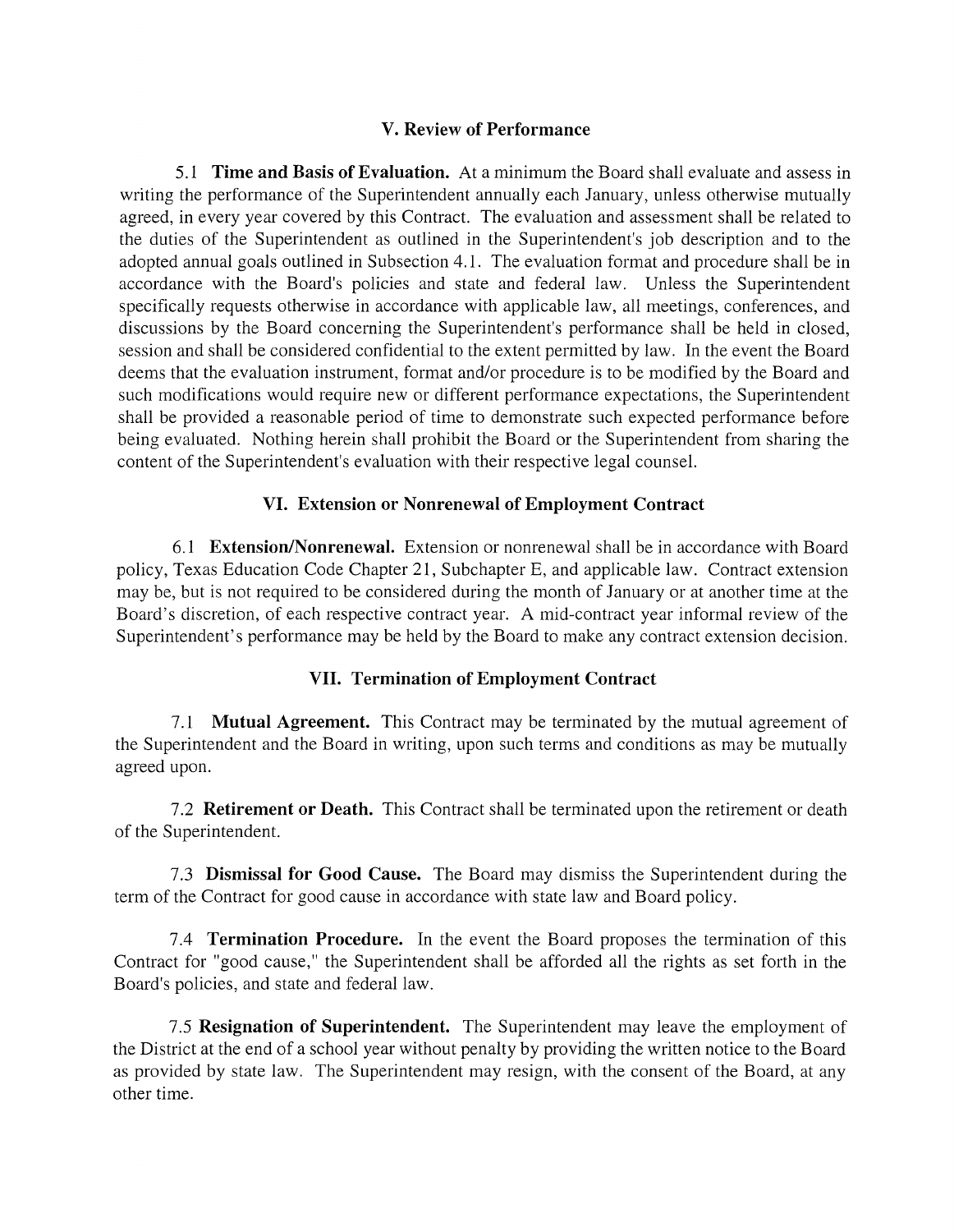# **Article VIII. Miscellaneous**

8.1 **Controlling Law.** This Contract shall be governed by the laws of the State of Texas and shall be performable in Brazoria County, Texas, unless otherwise provided by law.

8.2 **Complete Agreement.** This Contract embodies the entire agreement between the parties hereto and cannot be varied except by written agreement of the undersigned parties, except as expressly provided herein.

8.3 **Conflicts.** In the event of any conflict between the terms, conditions and provisions of this Employment Contract and the provisions of the Board's policies, or any permissive state or federal law, then, unless otherwise prohibited by law, the terms of this Contract shall take precedence over the contrary provisions of the Board's policies or any such permissive law during the term of the Contract.

8.4 **Savings Clause.** In the event any one or more of the provisions contained in this Contract shall, for any reason, be held to be invalid, illegal, or unenforceable, such invalidity, illegality, or unenforceability shall not affect any other provision thereof, and this Contract shall be construed as if such invalid, illegal, or unenforceable provision had never been contained herein. All existing agreements and contracts, both verbal and written, between the parties hereto regarding the employment of the Superintendent have been superseded by this Contract, and this Contract constitutes the entire agreement between the parties unless amended pursuant to the terms of this Contract.